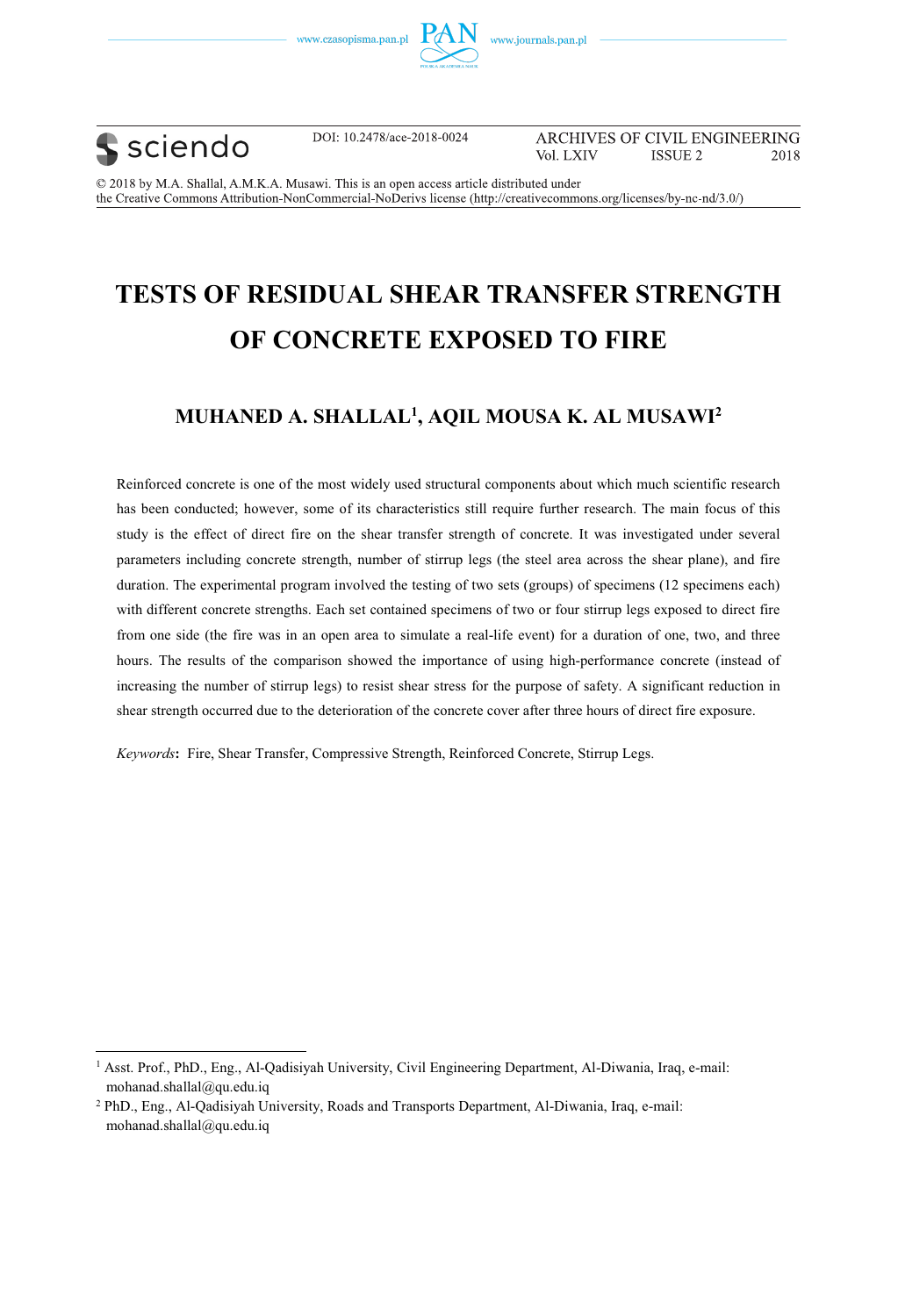

### **1. INTRODUCTION**

The shear transfer strength of reinforced concrete (RC) represents one of the critical zones of failure, either during increased shear stress [1], [2], [3], or under elevated temperatures [4], [5], [6], [7]. Considerable research has been published on the effect of elevated temperature on shear transfer strength, but limited information is available about the effects of direct fire exposure.The components of RC (cement paste, aggregates, and steel bars) differ in their physical properties (thermal strain), which leads to differential thermal expansion between the components corresponding to their cumulative heat values [8].

The three essential parameters that affect the shear transfer strength of concrete are: concrete resistance, steel area across the shear plane, and fire duration. High concrete strength is recommended to increase shear transfer resistance through the shear plane. This type of concrete has better interlocking and bonding between its components [3], [7], [9], causing the shear stress to be well distributed along the shear plane and therefore exhibiting a better shear transfer strength than concrete of normal strength. However, elevated temperatures cause greater expansion in concrete which is massive or has a high cement content than in concrete which is porous or has a low cement content. When the coefficients of the thermal expansion of cement paste and the aggregate differ significantly, a large change in temperature may induce a break in their interface bonding. The coefficient of thermal expansion has an important effect on the augmentation of the number of micro cracks [7], [10].

The steel area across the shear plane must be adequate enough to support the actual shear force and complemented by a factor of safety [11], but an overestimated steel area above the normal ratio will lead to minimized concrete contribution. On the contrary, the deterioration of concrete due to elevated temperatures (over 400° C) will cause the stirrup to carry most of the shear stress. Therefore, it is very important to simulate the effects of fire in order to investigate residual shear strength.

The last parameter is the duration of fire contact, which represents a critical factor in the reinforced concrete structure [7], [12], [13]. Fire duration affects the thermal expansion of the concrete constituents and their conductivity due to cumulative heat storage, which increases when the duration of direct fire exposure is increased [14].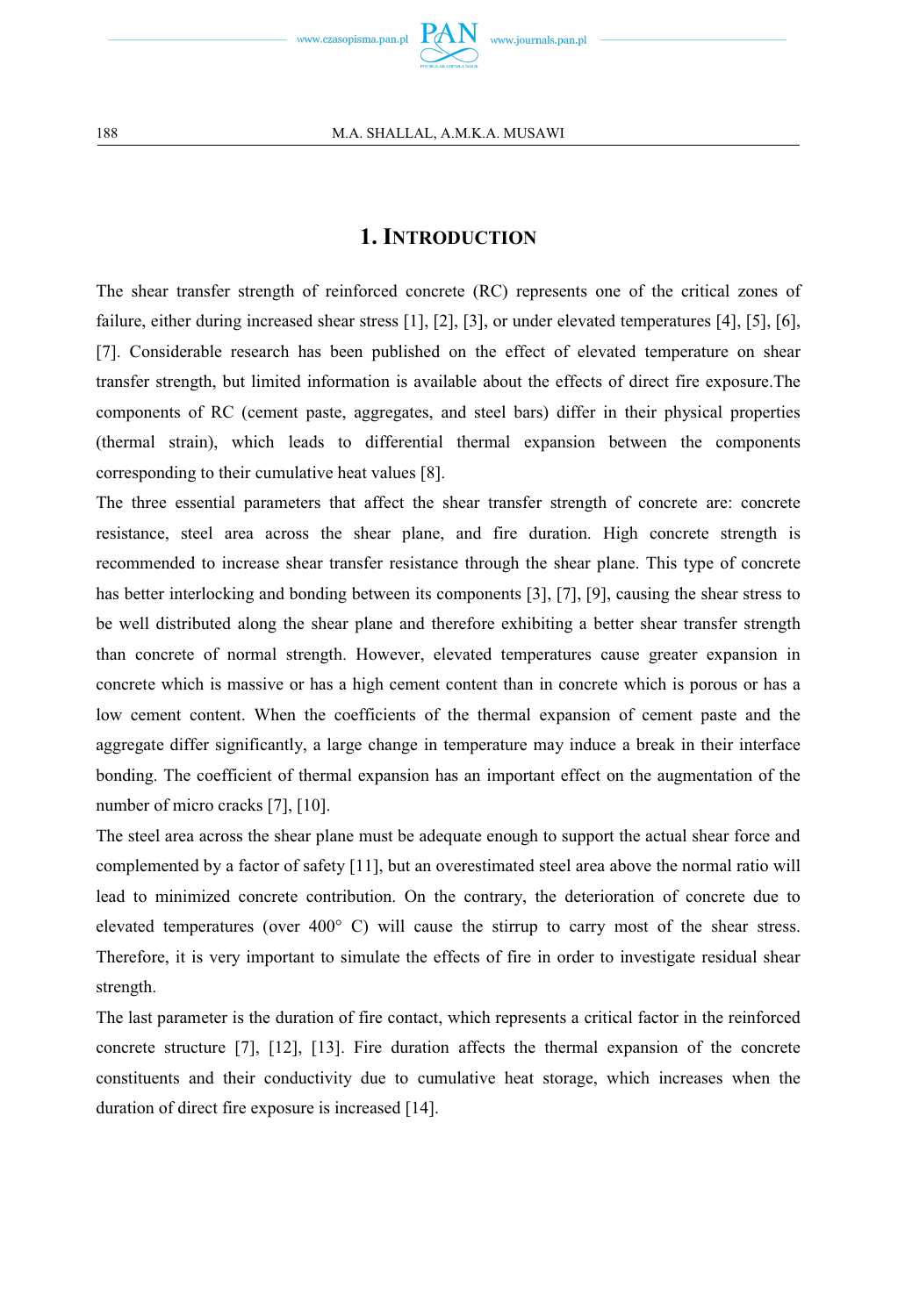

THE AIM OF THIS PAPER IS TO ENHANCE THE UNDERSTANDING OF THE EFFECT OF DIRECT FIRE EXPOSURE ON THE RESIDUAL SHEAR TRANSFER STRENGTH OF CONCRETE. THIS EFFECT WAS STUDIED FOR DIFFERENT CONCRETE STRENGTHS, DIFFERENT NUMBERS OF STIRRUP LEGS, AND DIFFERENT DURATIONS OF FIRE EXPOSURE.

### **2. EXPERIMENTAL WORK**

The push-off test, which is one of the more practical and commonly used methods for evaluating the shear transfer strength of concrete, was used. To begin, 24 specimens (500 mm in height, 300 mm in width, and 200 mm in thickness) and 24 cubic specimens (150 mm) of plain concrete were fabricated and divided into the following two groups of specimens according to concrete strength: Group A (1 cement: 1.5 fine aggregate: 3 coarse aggregate with a 0.48 water-cement ratio) and Group B (1 cement: 1 fine aggregate: 2 coarse aggregate with a 0.41 water-cement ratio). These two groups were similar in the slump test (50 mm) but different in concrete strength. Table 1 represents the experimental plan and specimen nominations. The first index (0, 1, 2, and 3) refers to the direct fire exposure time in hours, while the second index  $(0, 2, 4)$  refers to the number of stirrup legs across the shear plane. The shear parameter  $(pf_y)$  can be calculated by:

$$
\rho f_y = \frac{A_s \times f_y}{b \times h}
$$

where  $f_y$  = yield stress of steel ( $f_y$ =543 MPa), b = width of specimen (b=200 mm), h = height of shear plane (h=280 mm), and  $A_s$  = steel reinforcement of shear plane.

To prevent failure across the shear plane, two parts of steel reinforcement were added to each side of the specimens (see Fig. 1). The well-prepared concrete was then placed into steel molds and compacted accurately [15]. The next day, the curing process was started and continued for 21 days inside a water container. Afterwards, the specimens were removed and stored in laboratory conditions, then exposed to fire at the age of 28 days. (According to ASTM E119, the stored temperature on the inside of the specimens is less affected by direct fire in an open area than by furnace heating, due to heat dissipation.) The specimens were then cooled for one day, and afterwards the push-off test was carried out by a compressive machine.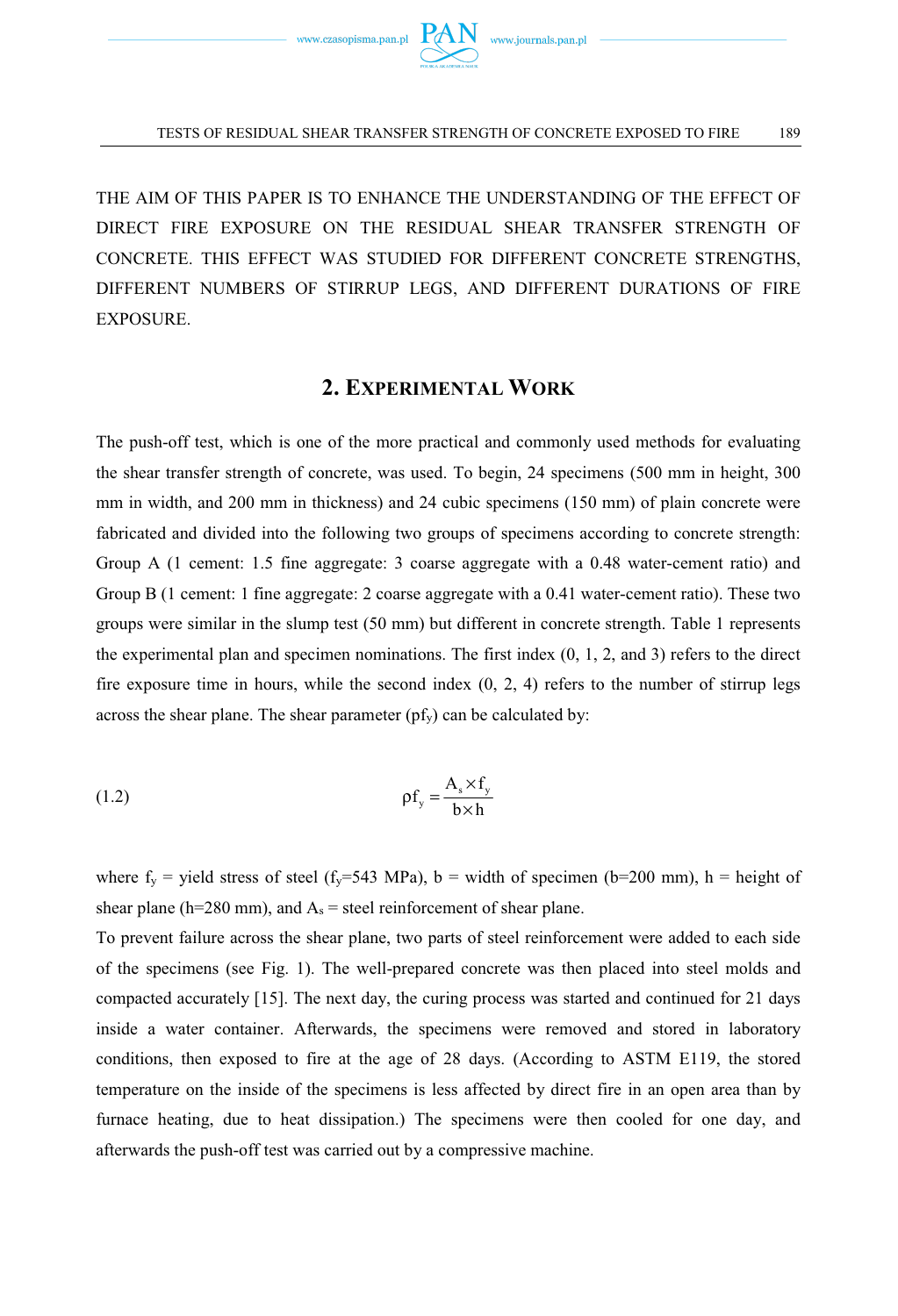



 $(E)$ 

Fig. 1 (A) Dimensions and reinforcement details of push-off specimen, (B) Loading arrangement, (c) Push-off test, (D) Direct fire exposure and (E) Group of specimens.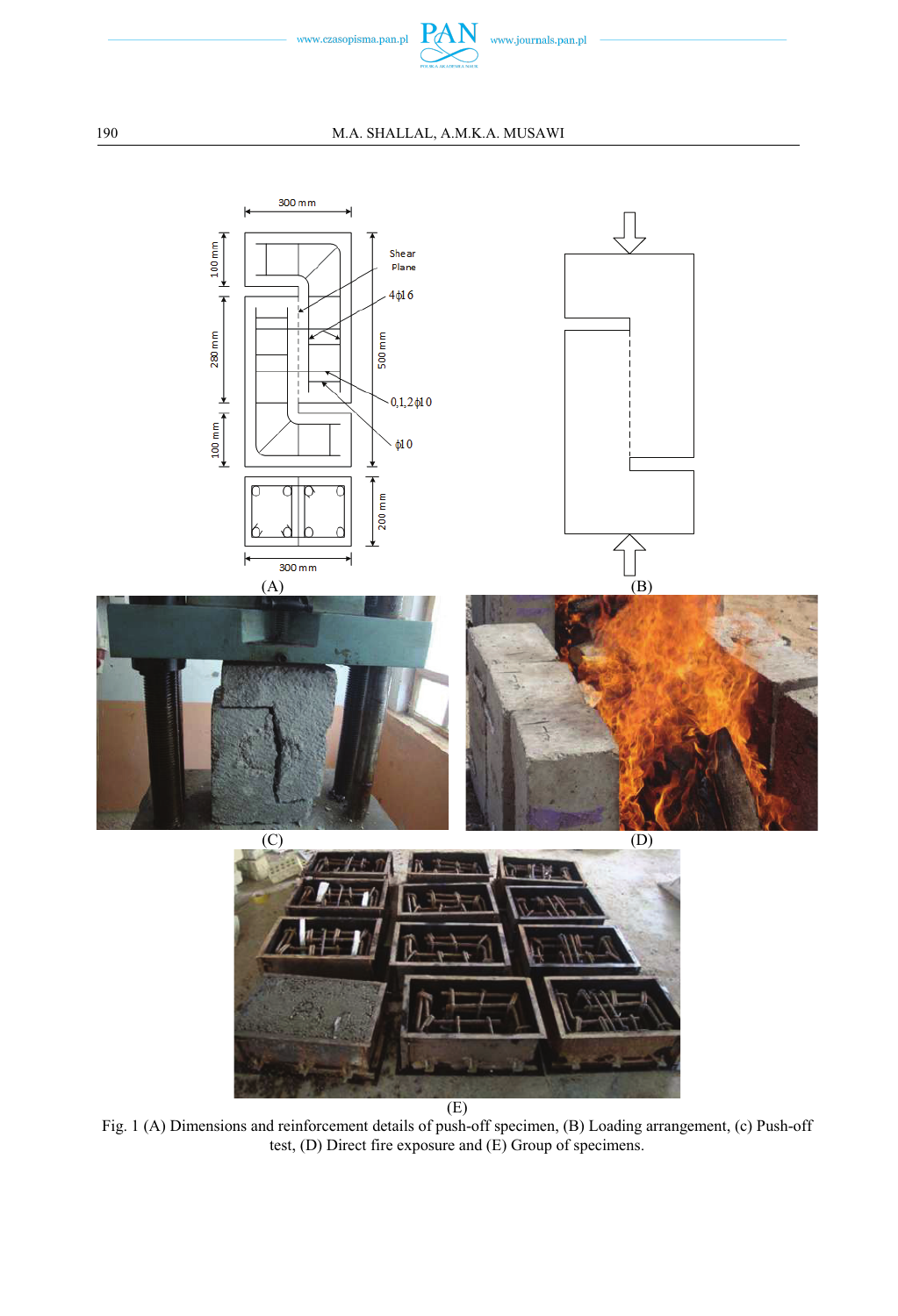

#### TESTS OF RESIDUAL SHEAR TRANSFER STRENGTH OF CONCRETE EXPOSED TO FIRE 191

| Specimen No. | Fire duration (hr) | No. of stirrup Legs              | Shear Parameter  |  |
|--------------|--------------------|----------------------------------|------------------|--|
| $A0-0$       | $\boldsymbol{0}$   | $\boldsymbol{0}$                 | $\boldsymbol{0}$ |  |
| $A0-2$       | $\boldsymbol{0}$   | $\overline{c}$                   | 1.532            |  |
| $A0-4$       | $\boldsymbol{0}$   | $\overline{\mathbf{4}}$          | 3.064            |  |
| $A1-0$       | $\mathbf{1}$       | $\boldsymbol{0}$                 | $\boldsymbol{0}$ |  |
| $A1-2$       | $\mathbf{1}$       | $\overline{2}$                   | 1.532            |  |
| $A1-4$       | $\mathbf{1}$       | $\overline{4}$                   | 3.064            |  |
| $A2-0$       | $\overline{c}$     | $\boldsymbol{0}$                 | $\mathbf{0}$     |  |
| $A2-2$       | $\boldsymbol{2}$   | $\overline{c}$                   | 1.532            |  |
| $A2-4$       | $\overline{c}$     | $\overline{4}$                   | 3.064            |  |
| $A3-0$       | 3                  | $\boldsymbol{0}$                 | $\boldsymbol{0}$ |  |
| $A3-2$       | 3                  | $\overline{c}$                   | 1.532            |  |
| $A3-4$       | 3                  | $\overline{4}$                   | 3.064            |  |
| $B0-0$       | $\boldsymbol{0}$   | $\boldsymbol{0}$                 | $\boldsymbol{0}$ |  |
| $B0-2$       | $\boldsymbol{0}$   | $\overline{c}$                   | 1.532            |  |
| $B0-4$       | $\boldsymbol{0}$   | $\overline{4}$                   | 3.064            |  |
| $B1-0$       | $\mathbf{1}$       | $\boldsymbol{0}$                 | $\boldsymbol{0}$ |  |
| $B1-2$       | $\mathbf{1}$       | $\overline{c}$                   | 1.532            |  |
| $B1-4$       | $\mathbf{1}$       | $\overline{4}$                   | 3.064            |  |
| $B2-0$       | 2                  | $\boldsymbol{0}$                 | $\boldsymbol{0}$ |  |
| $B2-2$       | $\overline{c}$     | $\overline{c}$                   | 1.532            |  |
| $B2-4$       | $\boldsymbol{2}$   | $\overline{4}$                   | 3.064            |  |
| $B3-0$       | 3                  | $\mathbf{0}$<br>$\boldsymbol{0}$ |                  |  |
| $B3-2$       | $\mathfrak{Z}$     | $\boldsymbol{2}$                 | 1.532            |  |
| <b>B</b> 3-4 | 3                  | $\overline{\mathbf{4}}$          | 3.064            |  |

Table 1. Specimen name, fire duration, and shear reinforcement.

### **3. RESULTS AND DISCUSSION**

Table 2 represents the results of the practical tests, showing the compressive strength of each group before and after exposure to fire. The table also shows the value of the shear transfer strength for each specimen.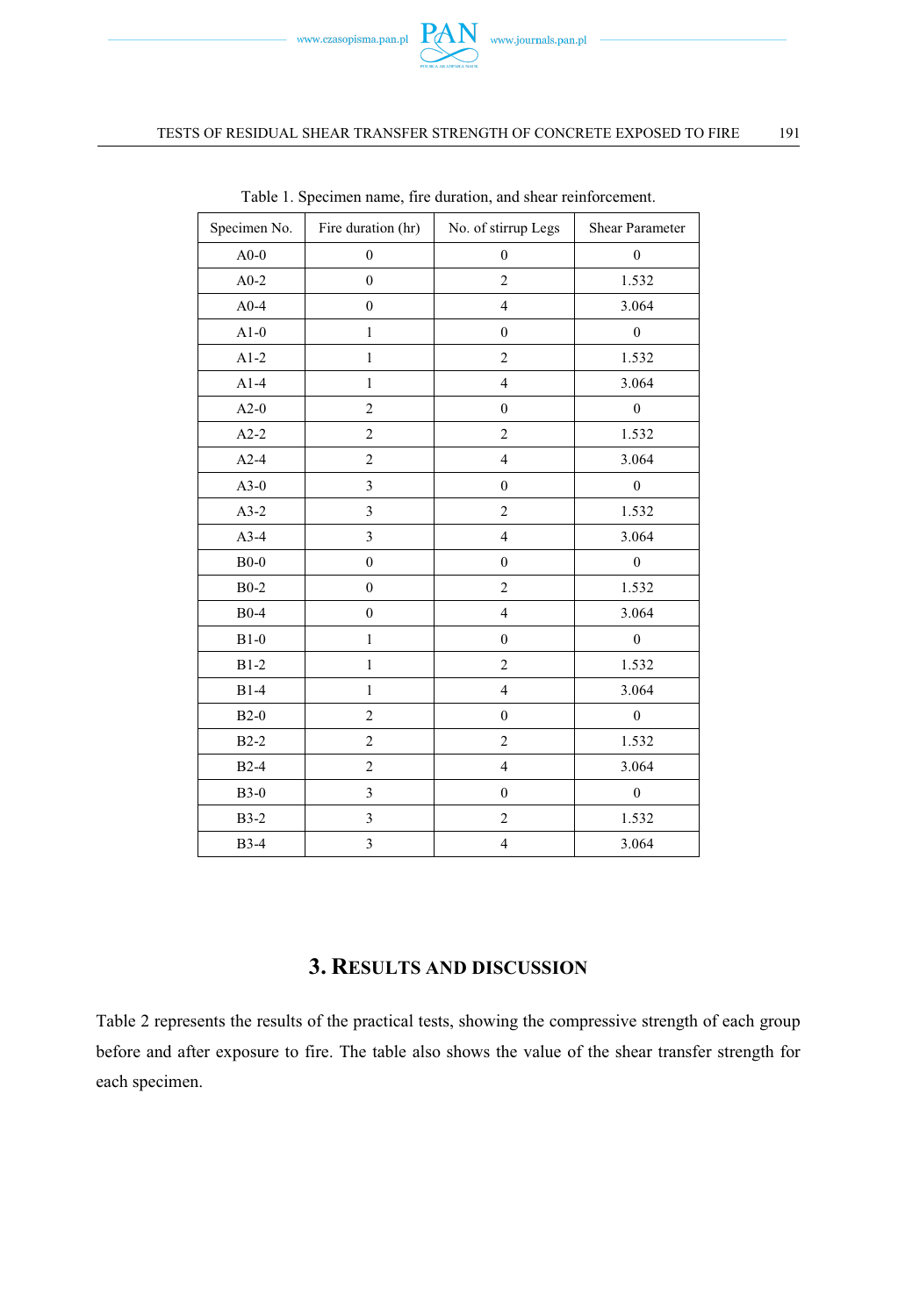

#### 192 M.A. SHALLAL, A.M.K.A. MUSAWI

| Specimen No. | Fire duration<br>(hr) | $f_{cu}$ (MPa) | <b>Shear Transfer</b><br>Strength (MPa) |  |
|--------------|-----------------------|----------------|-----------------------------------------|--|
| $A0-0$       | $\theta$              |                | 4.52                                    |  |
| $A0-2$       | $\theta$              | 28.01          | 7.01                                    |  |
| $A0-4$       | $\theta$              |                | 8.05                                    |  |
| $A1-0$       | 1                     | 27.81          | 4.39                                    |  |
| $A1-2$       | $\mathbf{1}$          |                | 7.03                                    |  |
| $A1-4$       | 1                     |                | 7.99                                    |  |
| $A2-0$       | $\overline{c}$        | 24.86          | 3.73                                    |  |
| $A2-2$       | $\overline{2}$        |                | 6.43                                    |  |
| $A2-4$       | $\overline{2}$        |                | 7.77                                    |  |
| $A3-0$       | 3                     | 17.83          | 2.22                                    |  |
| $A3-2$       | 3                     |                | 4.00                                    |  |
| $A3-4$       | 3                     |                | 5.79                                    |  |
| $B0-0$       | $\theta$              |                | 7.15                                    |  |
| $B0-2$       | $\theta$              | 44.00          | 9.91                                    |  |
| $B0-4$       | $\mathbf{0}$          |                | 14.73                                   |  |
| $B1-0$       | 1                     |                | 6.59                                    |  |
| $B1-2$       | $\mathbf{1}$          | 42.03          | 8.93                                    |  |
| $B1-4$       | 1                     |                | 14.49                                   |  |
| $B2-0$       | $\overline{2}$        |                | 5.65                                    |  |
| $B2-2$       | $\overline{2}$        | 37.62          | 8.46                                    |  |
| $B2-4$       | $\overline{c}$        |                | 14.01                                   |  |
| $B3-0$       | 3                     |                | 3.31                                    |  |
| $B3-2$       | 3                     | 26.41          | 5.36                                    |  |
| <b>B</b> 3-4 | 3                     |                | 10.56                                   |  |

Table 2. Specimen name, fire duration, and shear transfer.

## **3.1 EFFECTS OF FIRE DURATION ON SHEAR TRANSFER STRENGTH OF PLAIN CONCRETE**

In plain concrete, the concrete resistance depends on its cementitious value. In fact, cement paste works as an adhesive binder between aggregate particles. An equally important factor is that shear transfer strength depends on the aggregate proportions and interlocking, especially along the shear plane. The propagation of cracks is restricted by the aggregate particles. Table 3 represents the experimental data which illustrates the effect of direct fire exposure on the compressive strength of plain concrete.

Concrete resistance decreased when fire duration increased and, not surprisingly, elevated temperatures caused more cracks due to the augmented thermal expansion of the concrete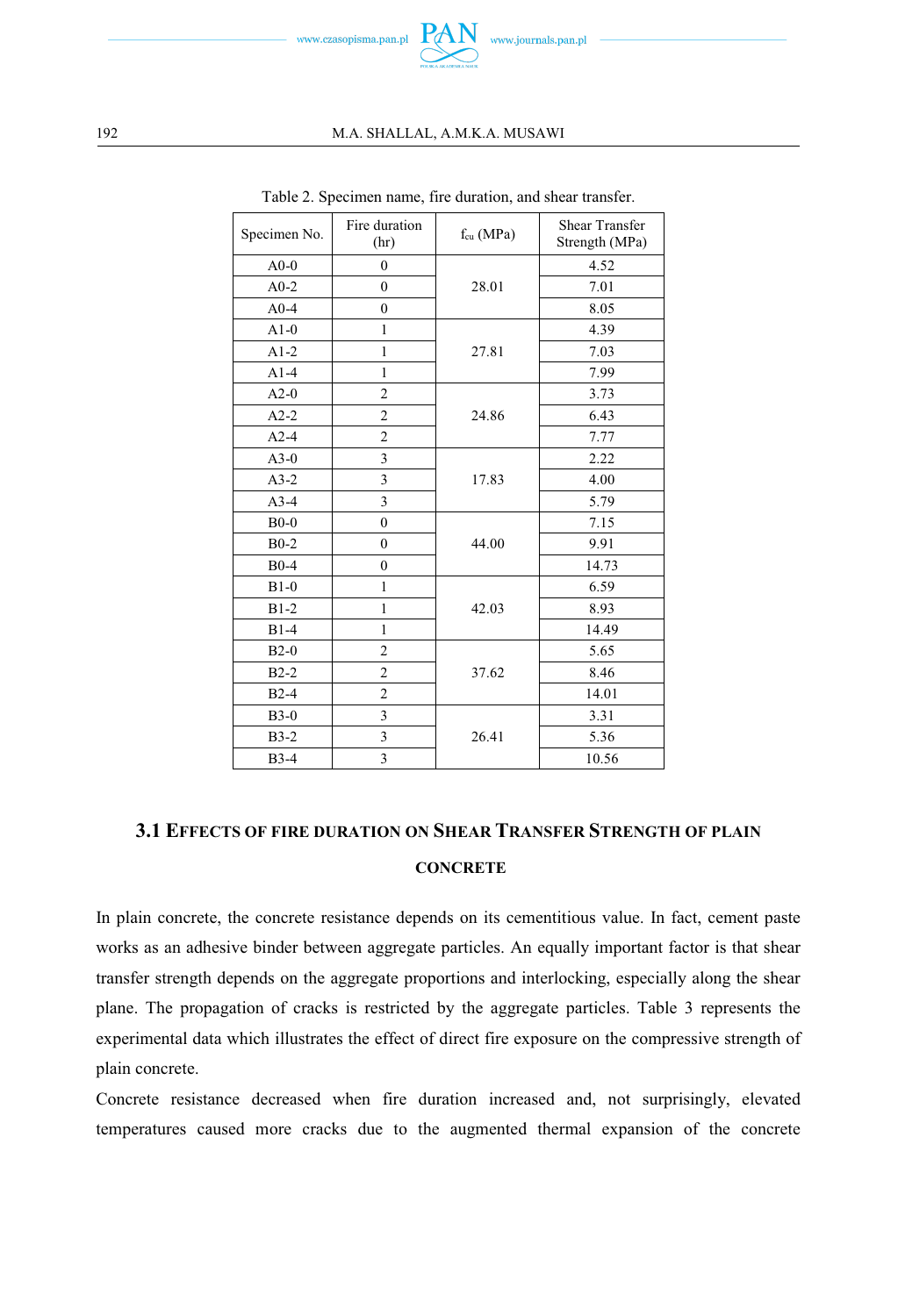

#### TESTS OF RESIDUAL SHEAR TRANSFER STRENGTH OF CONCRETE EXPOSED TO FIRE 193

components. In fact, the micro-cracks passed through the cement paste and through the interfacial bond with the aggregate, and their quantity depended on cumulative heat and differential expansion. Figure 2 illustrates the typical data of the stress-strain behavior of plain concrete when exposed to various durations of direct fire. Interestingly, the percentage of strength reduction in Group B, which was higher in strength, was more significant than that of Group A, which was of normal strength. Thus, micro-cracks caused by longer fire exposure have a greater effect on high strength concrete than on normal strength concrete. On the other hand, there were no large variations in the strain values between Group B and Group A.

|         | Fire duration (hr.)           | $\Omega$ |       | 2     |       |
|---------|-------------------------------|----------|-------|-------|-------|
| Group A | Compressive strength<br>(MPa) | 28.01    | 27.81 | 24.86 | 17.83 |
|         | Reduction in strength         |          | 0.7%  | 11.2% | 36.6% |
| Group B | Compressive strength<br>(MPa) | 44.00    | 42.03 | 37.62 | 26.41 |
|         | Reduction in strength         |          | 4.4%  | 14.5% | 39.9% |

Table 3. Effects of fire duration on the compressive strength of two groups of plain concrete ( $\rho f_v = 0$ ).

### **3.2 EFFECTS OF STIRRUP LEGS ON SHEAR TRANSFER STRENGTH**

Concrete is a brittle material with low tensile resistance. Therefore, concrete needs steel reinforcement in the tensile zone (crossing the shear plane) in order to increase its performance against shear failure [16]. The results obtained from the analysis of shear transfer strength are presented in Fig. 3. Increasing the number of stirrup legs had a significant effect of increasing the shear transfer strength, especially with high strength concrete (Group B). This result was expected due to steel contribution. The high concrete strength group (Group B) exhibited better performance than the normal strength one (Group A). Possible explanations for this behavior might be the high bonding strength between the concrete and the steel bars [17], as well as the steel reinforcement restricting the micro-cracks and their propagation along the shear plane.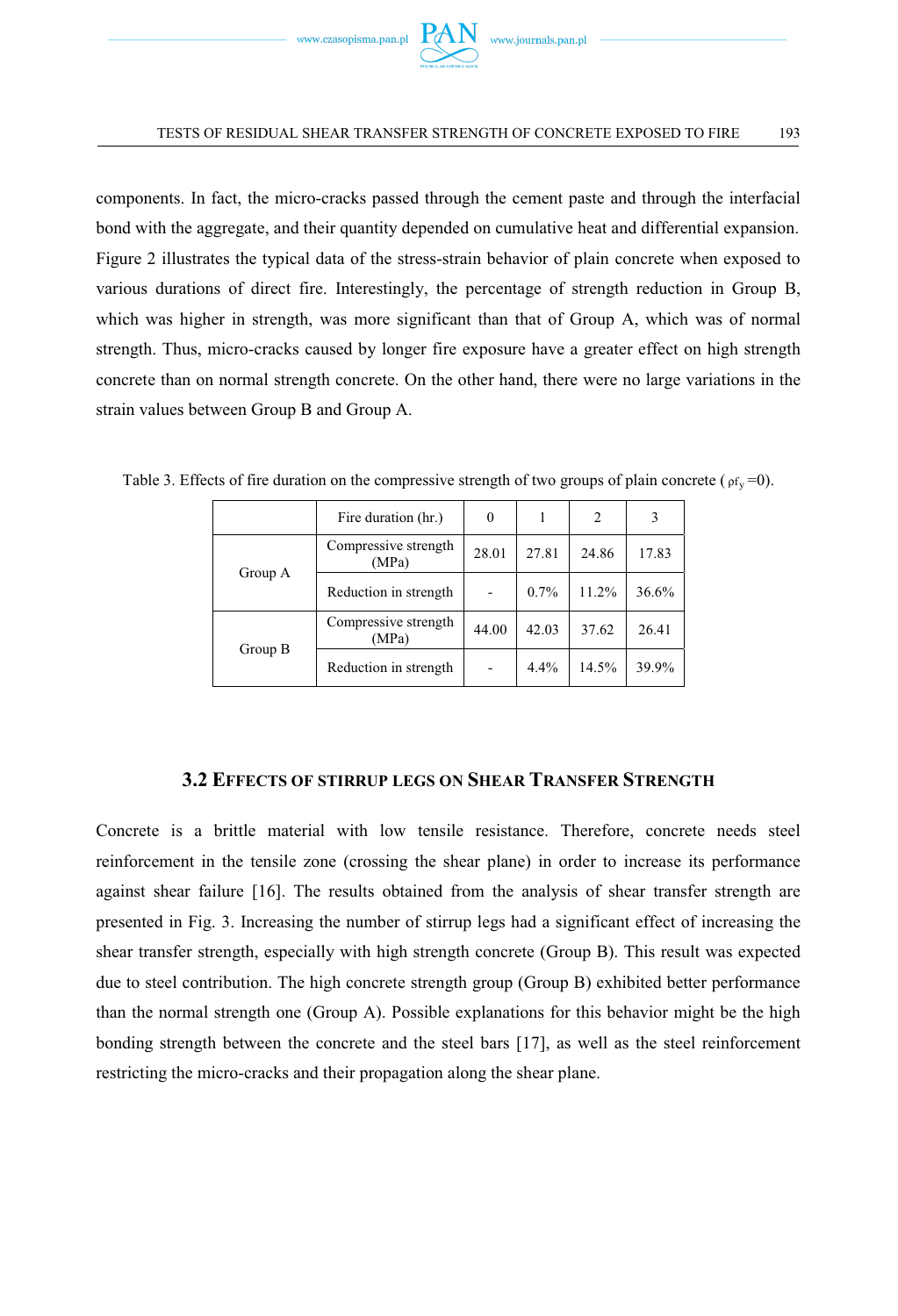

194 M.A. SHALLAL, A.M.K.A. MUSAWI



Fig. 3. Effects of different shear reinforcements on shear transfer strength (a) Group A and (b) Group B.

# **3.3 EFFECTS OF FIRE DURATION ON SHEAR TRANSFER STRENGTH OF REINFORCED CONCRETE**

Cumulative temperature can cause strain concentrations at the aggregate-paste interface. Therefore, when fire exposure time is increased, concrete strength will gradually decrease due to micro-crack propagation and/or generation [18]. As shown in Fig. 4, experimental results show a drop in strength for both Group A and Group B.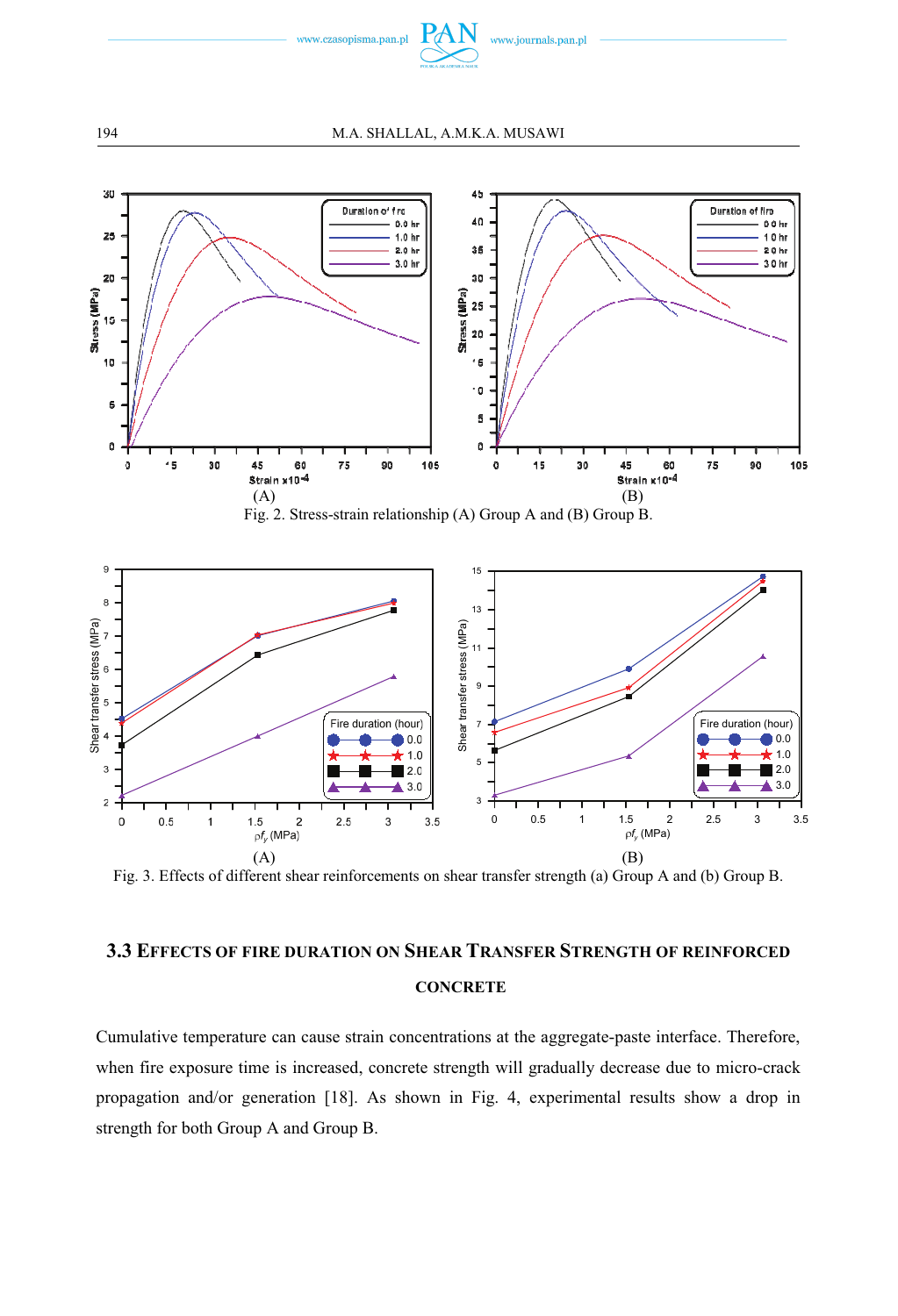

#### TESTS OF RESIDUAL SHEAR TRANSFER STRENGTH OF CONCRETE EXPOSED TO FIRE 195

A slight decrease in shear transfer strength occurred during the first two hours of direct fire exposure, and then a dramatic drop in strength occurred after the first two hours. In addition to the effects of the micro-cracks, another possible explanation for this drop in strength could be the spall of the concrete cover (reduction in shear plane area). The steel reinforcement was exposed to direct fire as well (Fig. 5).

As expected, the burned reinforced concrete specimens showed more residual shear transfer strength than the plain concrete specimens due to steel participation, which occurred across the shear plane (Fig. 6).



Fig. 4. Effects of fire duration on shear transfer strength for different shear reinforcements (A) Group A and (B)

Group B.



Fig. 5. Effects of direct fire (A) after three hours. (B) Second surface which was not exposed to fire.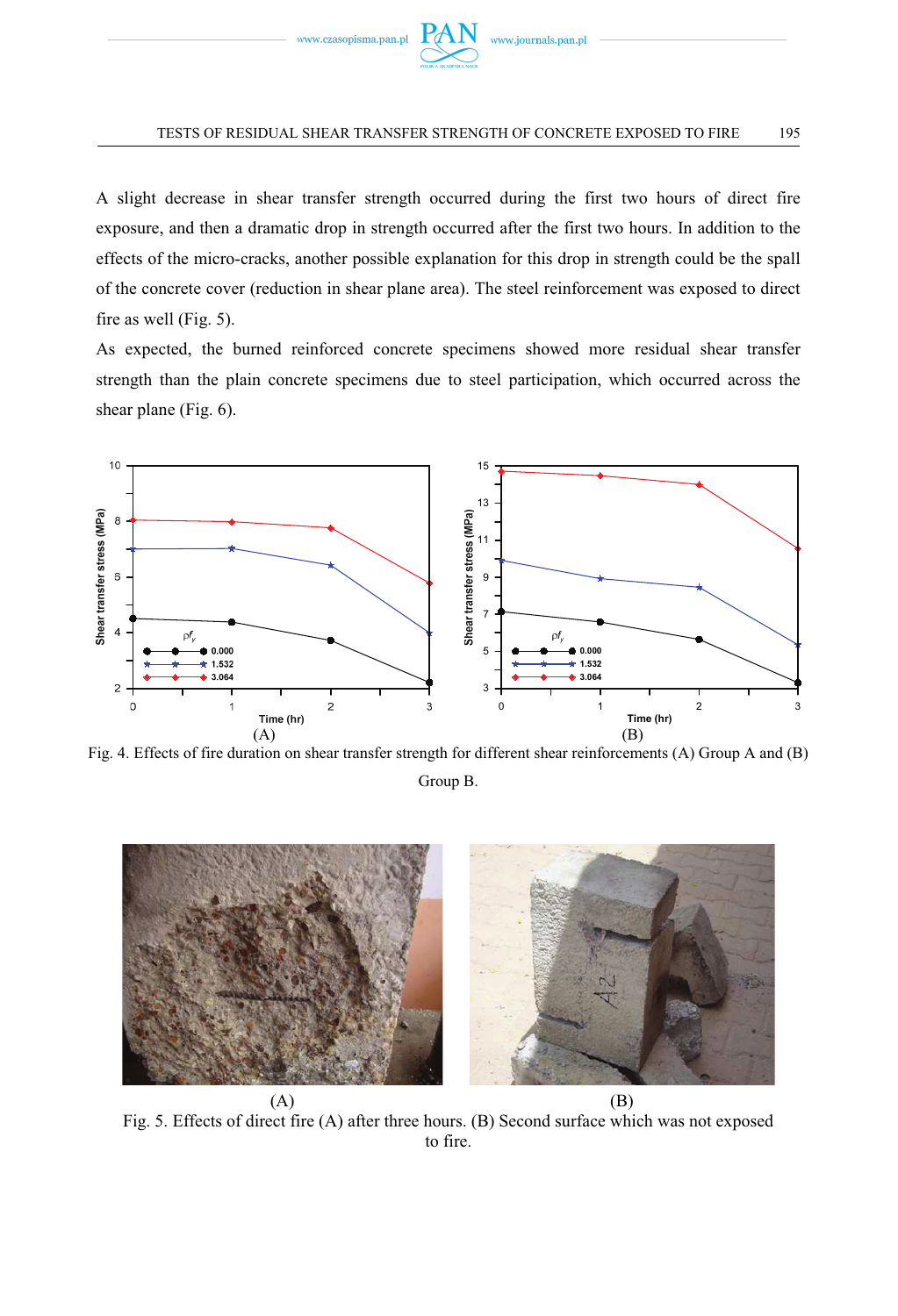



Fig. 6. Residual shear transfer strength versus fire exposure time for different shear reinforcements (A) Group A and (B) Group B.

One unanticipated finding was that during the first hour the residual shear transfer strength of Group A either stayed at the same level or underwent some modifications for the reinforced specimens. One hour of direct fire exposure in an open area did not have a significant effect on concrete strength (due to heat dissipation). On the other hand, when concrete is exposed to a low temperature, concrete resistance might increase due to the elimination of the moisture effect.

Finally, it was interesting to collect all of the abovementioned results and visualize them in a single diagram (Fig. 7) which illustrates the effects of concrete strength and steel reinforcement on shear transfer strength.



Fig. 7. Effects of concrete strength and shear reinforcement on shear transfer strength.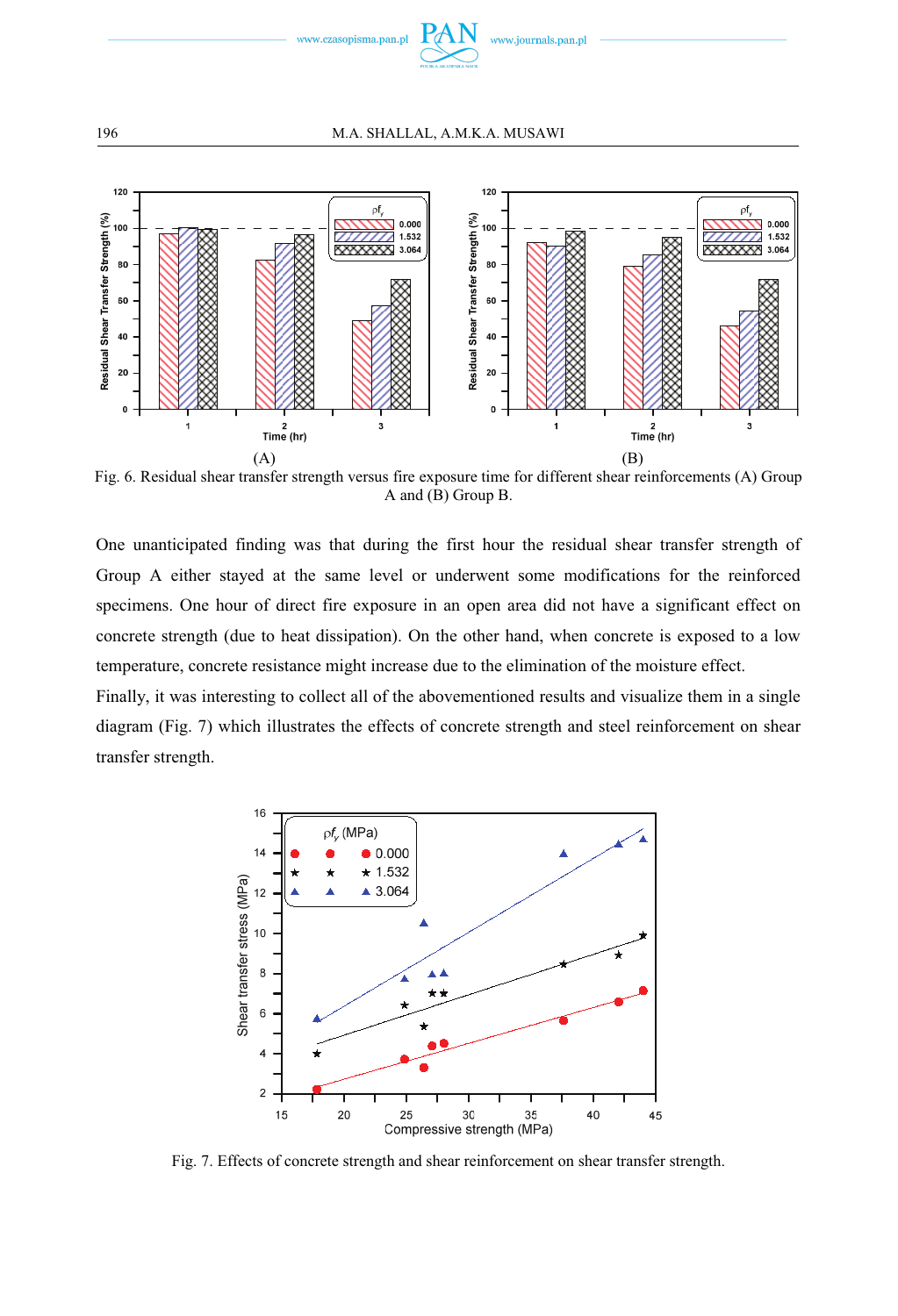

# **4. CONCLUSION**

This study confirms the importance of using high performance concrete (rather than increasing the number of stirrup legs) for resisting shear stress. The residual shear transfer strength of high performance concrete (Group B) was better than that of normal concrete (Group A) when other conditions were fixed (number of stirrup legs and fire duration). From an engineering standpoint, increasing steel reinforcement will pose a greater danger of causing sudden failure when the steel bars reach a yielding point due to elevated temperatures. After three hours of direct fire exposure Group A, which had a residual strength of 28 MPa, lost about 50%, 42%, and 28% of its shear transfer strength resistance for the specimens of plain concrete with two stirrup legs and four stirrup legs, respectively. The concrete with a compressive strength of 44 MPa (Group B) lost about 53%, 45%, and 39% of its shear transfer resistance for the specimens of plain concrete with two stirrup legs and four stirrup legs, respectively. Hence, fire exposure time had a greater effect on Group B than on Group A. There are still many unanswered questions about the thermal properties of concrete, most of which depend on mixture aggregate components (physical properties and mix proportions).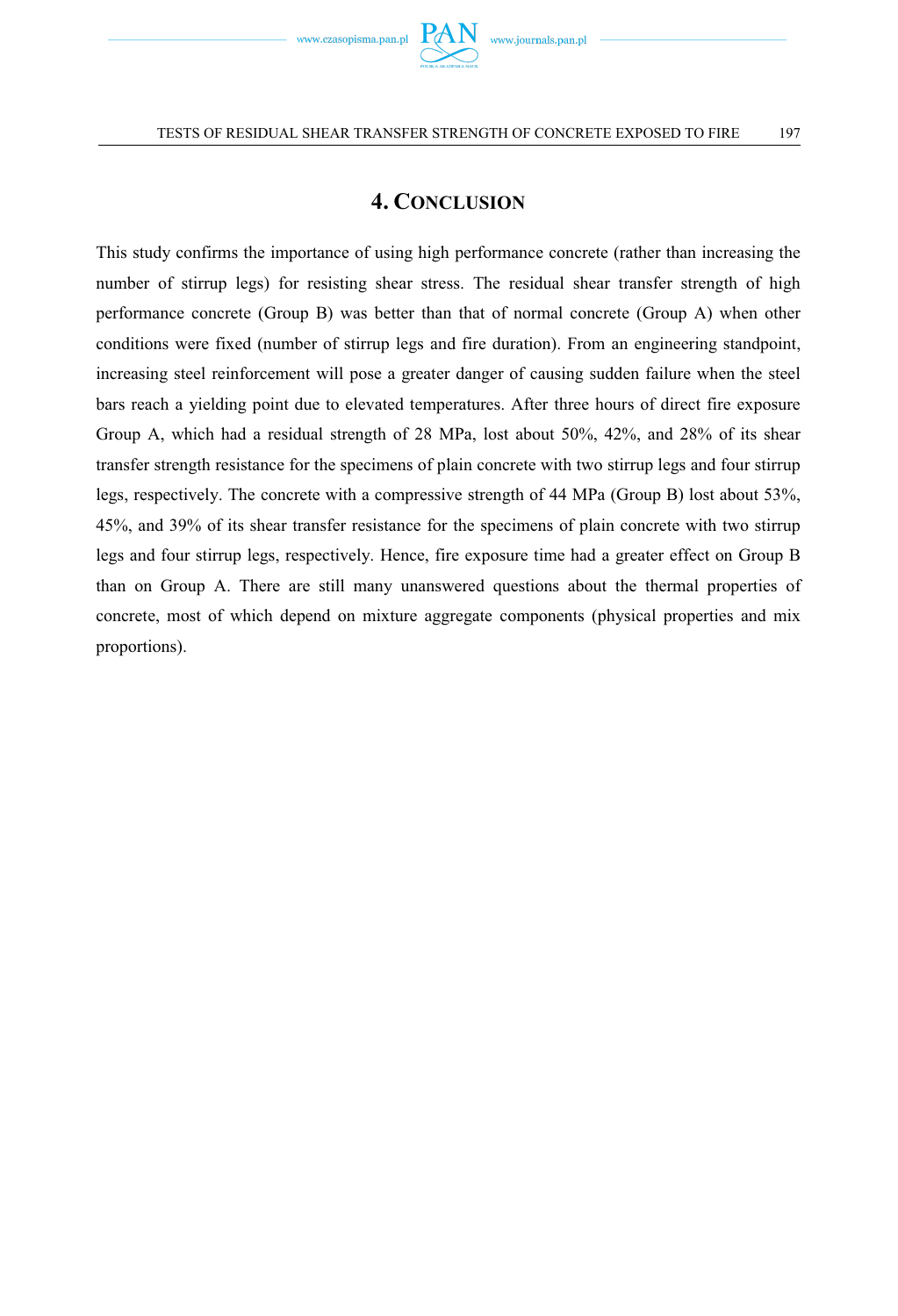www.czasopisma.pan.pl

### **REFERENCES**

- 1. Xuehui A.N, Maekawa K., Okamura H., "Numerical simulation of size effect in shear strength of RC beams", Doboku Gakkai Ronbunshu, 1997 (564): 297-316, 1997.
- 2. Zhao P., Kang S., Yang B., "Shear Strength of Engineered Cementitious Composites under Push-Off Loads", Procedia Engineering, 210: 53-60, 2017.
- 3. Hsu T. T. C, Mau S. T., Chen B., "Theory on shear transfer strength of reinforced concrete", Structural Journal, 84: 149-160, 1987.
- 4. Xiao J., Li Z., Li J., "Shear transfer across a crack in high-strength concrete after elevated temperatures", Construction and Building Materials, 71: 472-483, 2014.
- 5. Quintiere J. G., "Fundamentals of fire phenomena". Chichester. John Wiley, 2006.
- 6. Khoury G. A., "Effect of fire on concrete and concrete structures", Progress in Structural Engineering and Materials, 2: 429-447, 2000.
- 7. Arioz O., "Effects of elevated temperatures on properties of concrete", Fire safety journal, 42: 516-522, 2007.
- 8. Ramachandran V. S., Paroli R. M., Beaudoin J. J., "Handbook of thermal analysis of construction materials". William Andrew, 2002.
- 9. Naus Dan J., "The Effect of Elevated Temperature on Concrete Materials and Structures-a Literature Review", Oak Ridge National Laboratory, ORNL, 2006.
- 10. Rahal K. N., Khaleefi A. L., Al-Sanee A., "An experimental investigation of shear-transfer strength of normal and high strength self coMpacting concrete", Engineering Structures, 109: 16-25, 2016.
- 11. Park R., Paulay T., "Reinforced concrete structures". John Wiley & Sons, 1975.
- 12. Lim L., Buchanan A., Moss P., Franssen J., "Numerical modelling of two-way reinforced concrete slabs in fire", Engineering structures, 26: 1081-1091, 2004.
- 13. Xavier, Hélder Francisco, "Analysis of reinforced concrete frames exposed to fire: based on advanced calculation methods", Master Thesis, Faculty of Engineering, University of Porto, Portugal, 2009.
- 14. Guo Z. Shi X., "Experiment and calculation of reinforced concrete at elevated temperatures" . Waltham, USA: Elsevier Inc, 2011.
- 15. ACI Committee 318: Building Code Requirements for Structural Concrete (ACI 318-14) and Commentary, Farmington Hills, 2014.
- 16. Mattock A. H. Hawkins N. M., "Shear transfer in reinforced concrete-recent research", Journal precast / prestressed concrete institute. 17: 55-75, 1972.
- 17. Kahan, L. F. Mitchell A. D., "Shear friction tests with high-strength concrete", Structural Journal, 99: 98-103, 2002.
- 18. Al-Owaisy S. R., "Effect of High Temperatures on Shear Transfer Strength of concrete", Engineering and Development, 11: 92-103, 2007.